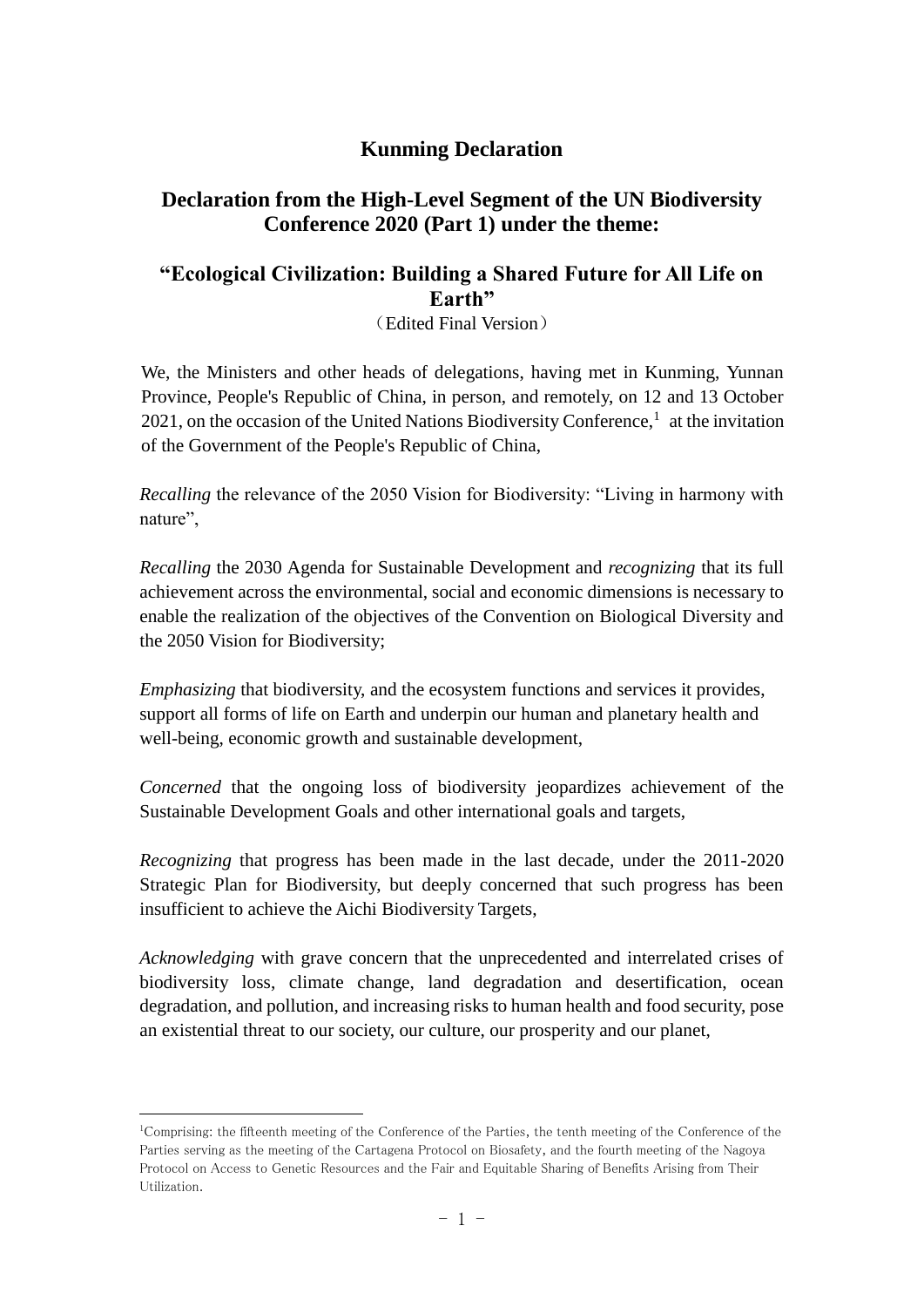*Recognizing* that these crises share many underlying drivers of change,

*Recognizing also* that the main direct drivers of biodiversity loss are land/sea use change, overexploitation, climate change, pollution and invasive alien species,

*Acknowledging* that indigenous peoples and local communities contribute to the conservation and sustainable use of biodiversity through the application of traditional knowledge, innovations and practices, and through their stewardship of biodiversity on their traditional lands and territories,

*Recognizing* also the important roles played by women and girls, and youth,

*Stressing,* therefore, that urgent and integrated action is needed, for transformative change, across all sectors of the economy and all parts of society, through policy coherence at all levels of government, and the realization of synergies at national level across relevant Conventions and multilateral organizations, to shape a future path for nature and people, where biodiversity is conserved and used sustainably, and the benefits arising from the utilization of genetic resources are shared fairly and equitably, as an integral part of sustainable development,

*Noting* that a combination of measures are needed to halt and reverse the loss of biodiversity, including actions to address land and sea use change, enhance the conservation and restoration of ecosystems, mitigate climate change, reduce pollution, control invasive alien species and prevent overexploitation, as well as actions to transform economic and financial systems and to ensure sustainable production and consumption, and reduce waste, recognizing that none of these measures alone, nor in partial combinations, is sufficient and that the effectiveness of each measure is enhanced by the other,

*Noting* the call of many countries to protect and conserve 30% of land and sea areas through well-connected systems of protected areas and other effective area-based conservation measures by 2030,

*Reaffirming* the Cancun Declaration on Mainstreaming the Conservation and Sustainable Use of Biodiversity for Well-Being and the Sharm el Sheikh Declaration on Investing in Biodiversity for People and Planet,

*Recalling* the UN Summit on Biodiversity in September 2020, with the theme "Urgent action on Biodiversity for Sustainable Development",

*Taking note* of the theme of the UN Biodiversity Conference 2020: "Ecological Civilization: Building a Shared Future for All Life on Earth",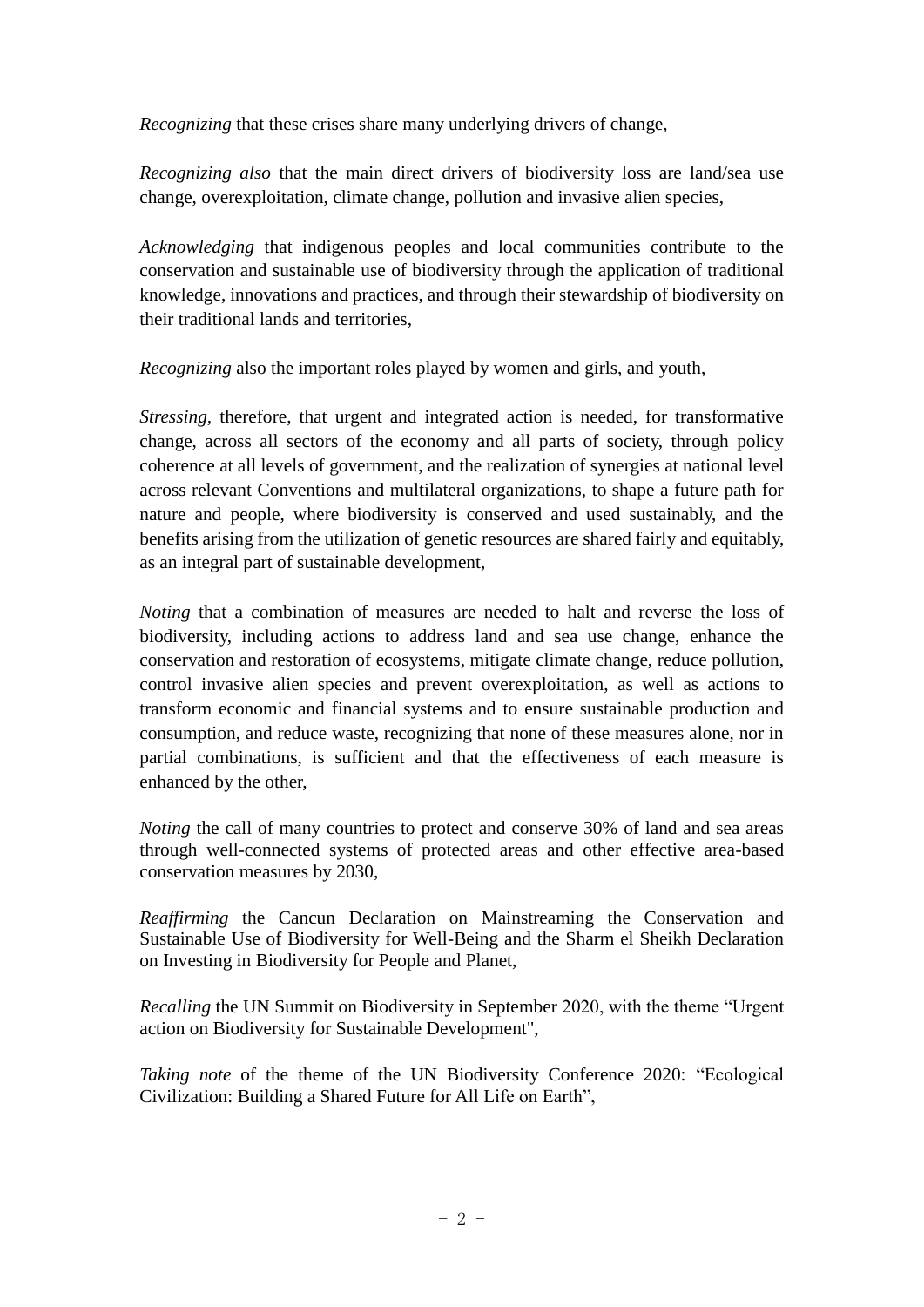*We declare* that putting biodiversity on a path to recovery is a defining challenge of this decade, in the context of the UN Decade of Action for Sustainable Development, the UN Decade on Ecosystem Restoration and the UN Decade for Ocean Science for Sustainable Development, requiring strong political momentum to develop, adopt and implement an ambitious and transformative post-2020 global biodiversity framework that promotes the three objectives of the Convention in a balanced manner,

## *We Commit* to:

1. Ensure the development, adoption and implementation of an effective post-2020 global biodiversity framework, that includes provision of the necessary means of implementation, in line with the Convention, and appropriate mechanisms for monitoring, reporting and review, to reverse the current loss of biodiversity and ensure that biodiversity is put on a path to recovery by 2030 at the latest, towards the full realization of the 2050 Vision of "Living in Harmony with Nature";

2. Support, as appropriate, the development, adoption and implementation of an effective post-2020 Implementation Plan, and Capacity Building Action Plan, for the Cartagena Protocol on Biosafety;

3. Work across our respective governments to continue to promote the integration, or "mainstreaming" of the conservation and sustainable use of biodiversity into decision-making including through the integration of the multiple values of biodiversity into policies, regulations, planning processes, poverty reduction strategies and economic accounting, and strengthen crosssectoral coordinating mechanisms on biodiversity;

4. Accelerate and strengthen the development and update of the National Biodiversity Strategies and Action Plans, to ensure the effective implementation of the post 2020 global biodiversity framework at national level;

5. Improve the effectiveness, and increase the coverage, globally, of area-based conservation and management through enhancing and establishing effective systems of protected areas and adopting other effective area-based conservation measures, as well as spatial planning tools, to protect species and genetic diversity and reduce or eliminate threats to biodiversity, recognizing the rights of indigenous peoples and local communities and ensuring their full and effective participation;

6. Strengthen sustainable use of biodiversity for meeting the needs of people;

7. Actively enhance the global environmental legal framework and strengthen environmental law at national level, and its enforcement, to protect biodiversity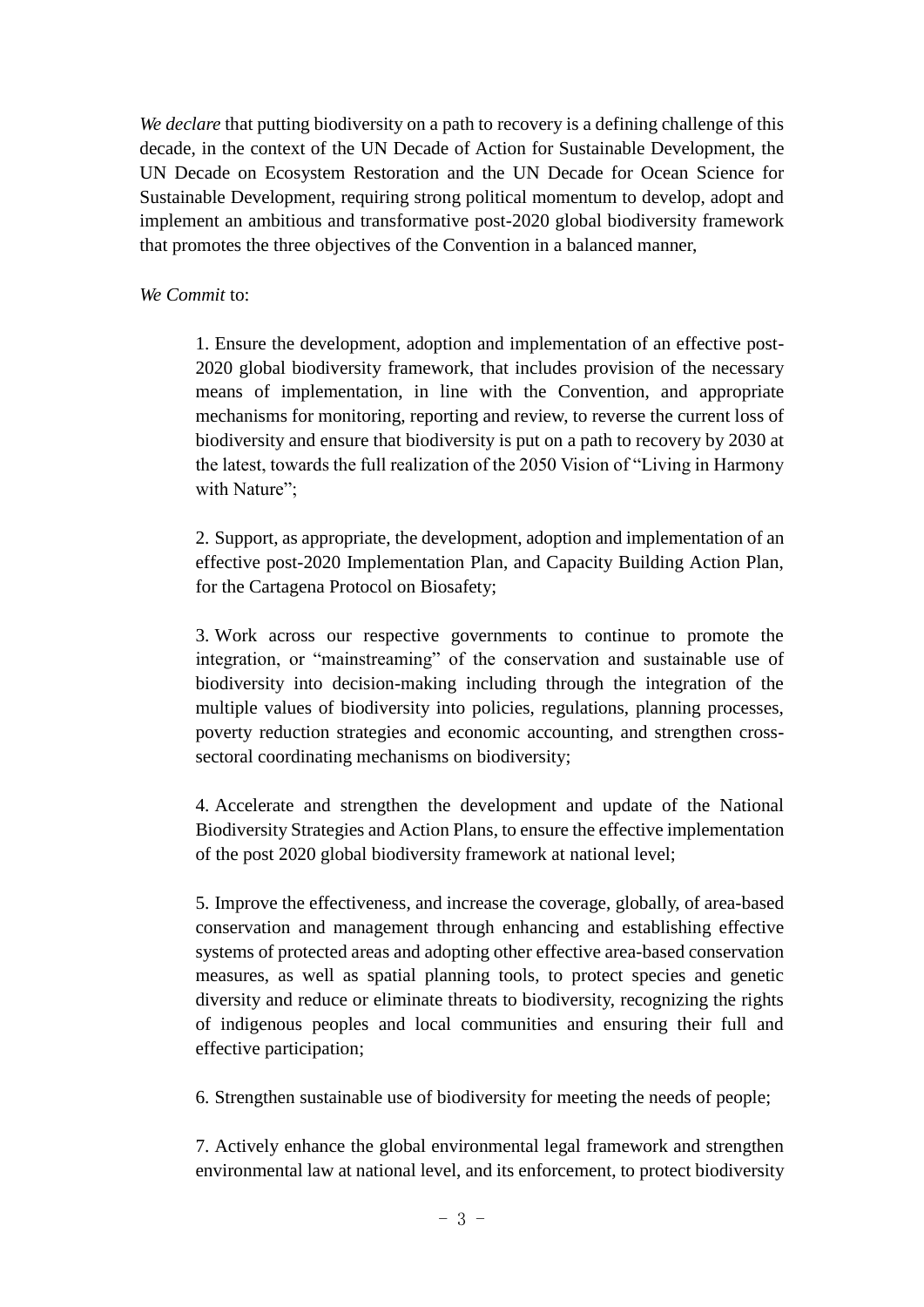and to combat its illegal use, and to respect, protect and promote human rights obligations when taking actions to protect biodiversity;

8. Step up our efforts to ensure, through the Convention, the Nagoya Protocol and other agreements as appropriate, the fair and equitable benefit-sharing arising out of the utilization of genetic resources, including traditional knowledge associated with genetic resources, taking into account the context of digital sequence information on genetic resources;

9. Strengthen measures, and their implementation, for the development, assessment, regulation, management, and transfer, as appropriate, of relevant biotechnologies, with a view to promote the benefits and to reduce the risks, including those associated with the use and release of living modified organisms which are likely to have adverse environmental impacts;

10. Increase the application of ecosystem-based approaches to address biodiversity loss, restore degraded ecosystems, boost resilience, mitigate and adapt to climate change, support sustainable food production, promote health, and contribute to addressing other challenges, enhancing One Health and other holistic approaches and ensuring benefits across economic, social, and environmental dimensions of sustainable development, through robust safeguards for environmental and social protection, highlighting that such ecosystem-based approaches do not replace the priority actions needed to urgently reduce greenhouse gas emissions in a way that is consistent with the goals of the Paris Agreement:<sup>2</sup>

11. Step up actions to reduce the negative effects of human activities on the ocean to protect marine and coastal biodiversity and strengthen the resilience of marine and coastal ecosystems to climate change;

12. Ensure that post-pandemic recovery policies, programmes and plans contribute to the conservation and sustainable use of biodiversity, promoting sustainable and inclusive development;

13. Work with ministries of finance and economy, and other relevant ministries, to reform incentive structures, eliminating, phasing out or reforming subsidies and other incentives that are harmful to biodiversity, while protecting people in vulnerable situations, to mobilize additional financial resources from all

 $\overline{a}$ 

 $2 \text{ Ecosystem-based approaches may also be referred to as "Nature based solutions" as per SBTTA"$ recommendation 23/2, paragraph 4".